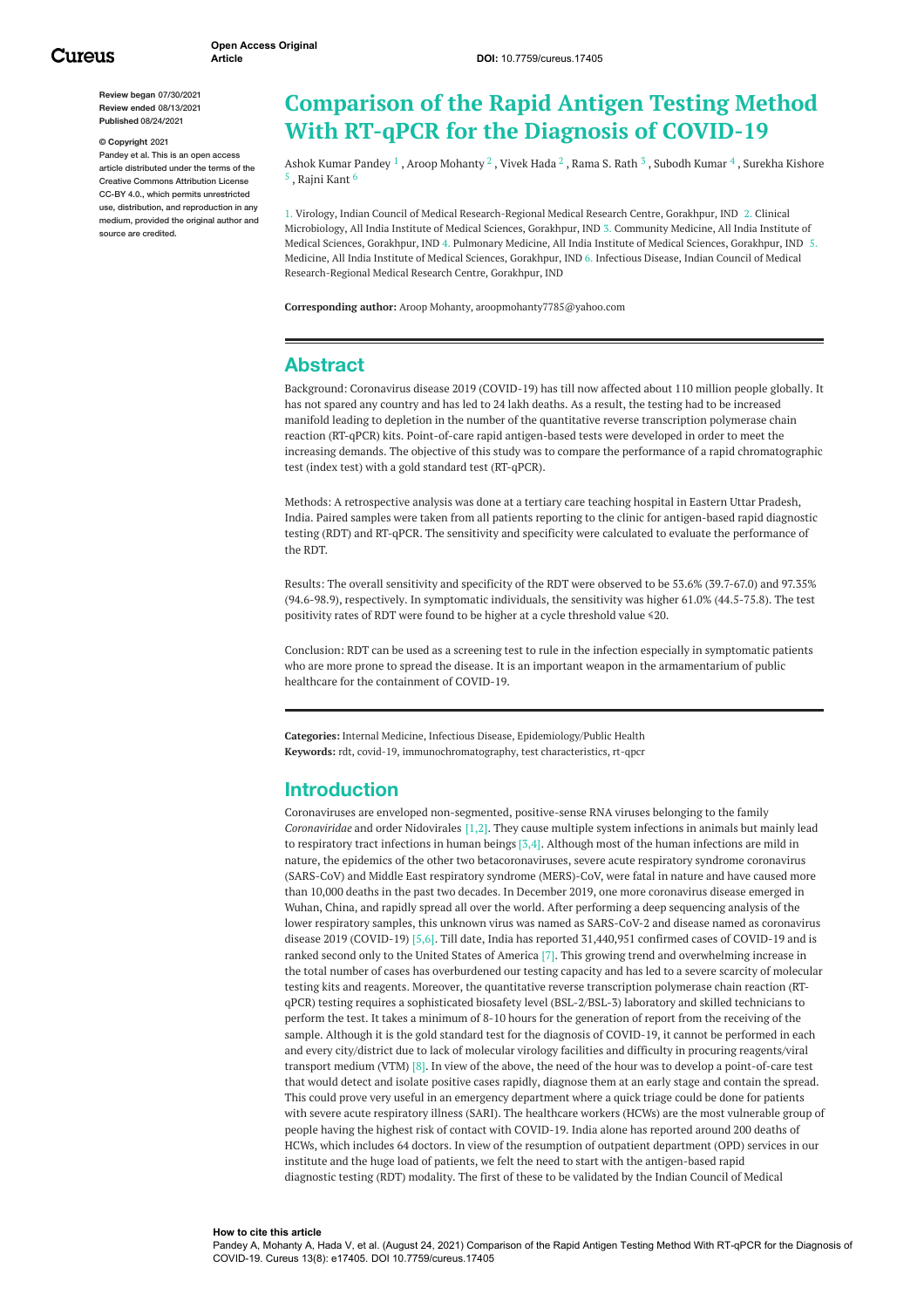Research (ICMR) was the STANDARD Q COVID-19 antigen detection kit manufactured by SD Biosensor in South Korea [9]. However, only one study has been done in India to compare the performance and diagnostic utility of this test. Here, we report the evaluation of this rapid chromatographic test for the detection of SARS-CoV-2 antigen in comparison to RT-qPCR for the diagnosis of COVID-19 in India.

# **Materials And Methods**

This is a retrospective analysis conducted in a tertiary care hospital in the eastern part of Uttar Pradesh, India. The main objective was to compare the recently approved rapid antigen test (RAT) with the gold standard RT-qPCR test.

During the unlocking phase in India, various activities were started gradually. To prevent the spread of the disease and for the early detection of COVID-19, a screening desk along with a flu clinic was established at the institute (All India Institute of Medical Sciences, Gorakhpur, Uttar Pradesh). HCWs who were already working reported to the flu clinic if any symptoms related to COVID-19 were present.

RAT was conducted for all the patients visiting the flu clinic after the assessment of the symptoms using the STANDARD Q COVID-19 Ag (SD Biosensor) test kit. The test was performed as per the manufacturer's instruction, and is briefly discussed below. Additionally, irrespective of the result of RAT, nasopharyngeal and throat swabs was also collected for RT-qPCR using nylon flocked swabs and were placed in a 3-ml VTM tube (Viral Transport Kit III; Microexpress®, Verna, Goa, India) with proper identification. All the samples collected in the VTM were sent to the referral center, i.e., ICMR-Regional Medical Research Centre, Gorakhpur, for RT-qPCR maintaining the cold chain. All the samples were tested using ICMR-approved kits as per the protocol. The results of rapid antigen tests were not informed to the referral center and thus they were kept blinded. The patients who were found positive in either RAT or RT-qPCR were advised isolation and further management. Contact tracing of the staff was also conducted after the detection of a positive result. The high-risk contacts were tested after five days of the contact with laboratory-confirmed cases or development of symptoms, whichever was earlier.

For this study, the data of all such subjects who were tested using RAT was retrieved after proper Institutional Human Ethics Committee (IHEC) approval (IHEC/AAIMS-GKP/BMR/36/2020). The following group of subjects were included in our analysis: (1) all HCWs who were symptomatic for COVID-19 infection and visited the screening desk; (2) all asymptomatic/pre-symptomatic high-risk contacts of laboratoryconfirmed cases identified during contact tracing.

# **RAT antigen extraction**

All patients were asked to clear nasal secretions before the collection of samples. A sterile nasopharyngeal swab provided with the kit was inserted into the nasal cavity at an angle of 90° in an extended neck position to collect the swab from the posterior part of the nasopharynx. It was kept in the nasopharynx for about five seconds and was removed gently while rotating it. After this, the swab was inserted into the extraction buffer tube, provided with the kit and was dipped into it five to six times before squeezing it finally. The swab was discarded with full precaution. A nozzle was placed tightly to close the extraction buffer tube; it was shook for about 20 seconds and then two drops were put onto the specimen well of the test device given.

### **Interpretation of RAT results**

The test result was interpreted after 15 minutes. The test device contains two lines: 'C', a control line, and 'T', a test line. If a red band formed at both 'C' and 'T' positions, the test was taken as positive. All red bands, whether they were faint or light at the 'T' position, were taken as positive. If the red band was formed only at the 'C' position, it was interpreted as negative whereas it was considered invalid if the band was not formed at the 'C' position. A repeat test was performed in such situations. As it is known that RT-qPCR has the highest sensitivity for the detection of SARS-CoV-2-specific gene targets, it was considered as the reference standard for the purpose of comparison [10].

# **Results**

A total of 321 suspected individuals were tested for rapid antigen testing and RT-qPCR simultaneously. From these 321 individuals, three samples showed indeterminate results in RT-qPCR and were thus excluded from the final analysis (n=318). The mean age of the suspected individuals was 29.4 years (SD  $\pm$ 10.11 years). Around 81% of the suspected were male and rest were female; 41% of the suspected presented with one or other symptoms whereas others were tested as a part of the contact tracing or as a part of screening before joining work or studies. From all tested samples (n=318), a total of 56 came out to be RT-PCR positive and 37 came out to be RAT positive. Thus, the prevalence of the COVID-19 in the study population was 17.6% (95% CI: 13.8%-22.2%) making RT-qPCR as the gold standard of diagnosis. The agreement between the tests was found to be moderate with a kappa value of 0.57 (p value: 0.000).

The overall sensitivity and specificity of the antigen test came out to be 53.6% (95% CI: 39.7%-67.0%) and 97.3% (95% CI: 94.6%-98.9%), respectively. The positive predictive value (PPV) was 81.1% (95% CI: 64.8%-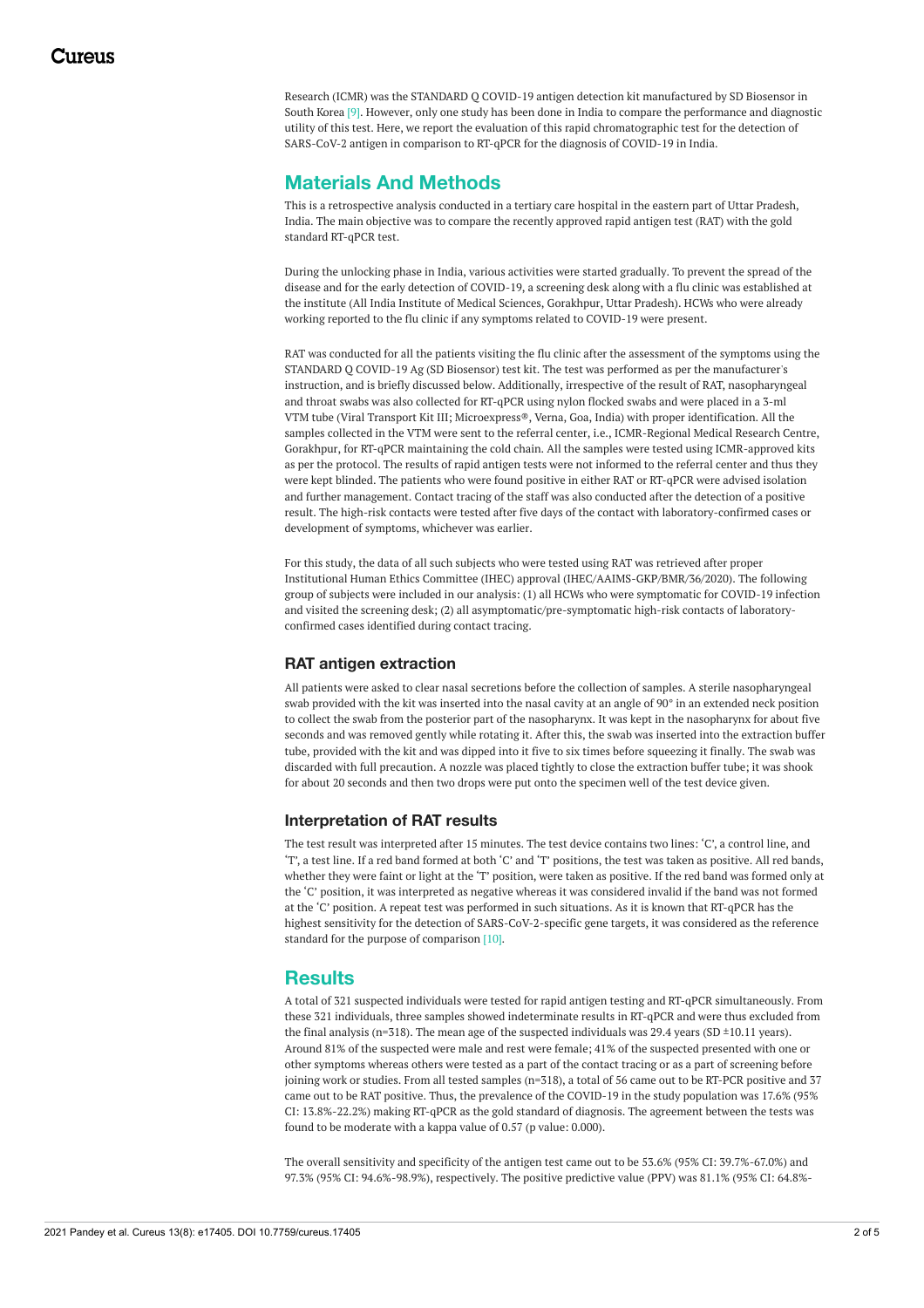92.0%) and negative predictive value (NPV) 90.7% (95% CI: 86.7%-93.9%). The detailed test characteristics are represented in Table *[1](#page-2-0)*. The relation between the pretest probability and posttest probability is represented in the Figure *[1](#page-2-1)*. When tested individuals were segregated according to the symptoms, sensitivity of the RAT was found to be higher among the symptomatic individuals than the asymptomatic individuals whereas the specificity was found to be higher in asymptomatic individuals than the symptomatic. Thus, the RAT is a better test to rule out the infection than diagnosing the infection. This is also evident from the NPV value.

<span id="page-2-0"></span>

|                | Overall           | Symptomatic       | Asymptomatic      |
|----------------|-------------------|-------------------|-------------------|
| True positive  | 30                | 25                | 5                 |
| True negative  | 255               | 85                | 170               |
| False positive | $\overline{7}$    | 5                 | $\overline{2}$    |
| False negative | 26                | 16                | 10                |
| Sensitivity    | 53.6% (39.7-67.0) | 61.0% (44.5-75.8) | 33.3% (11.8-61.6) |
| Specificity    | 97.3% (94.6-98.9) | 94.4% (87.5-98.2) | 98.8% (95.9-99.9) |
| $LR (+)$       | 20.1 (9.3-43.3)   | $11.0(4.5-26.6)$  | 28.7 (6.1-135.0)  |
| $LR$ (-)       | $0.5(0.4-0.6)$    | $0.4(0.3-0.6)$    | $0.7(0.5-1.0)$    |
| <b>PPV</b>     | 81.1% (64.8-92.0) | 83.3% (65.3-94.4) | 71.4% (29.0-96.3) |
| <b>NPV</b>     | 90.7% (86.7-93.9) | 84.2% (75.6-90.7) | 94.4% (90.0-97.3) |

### **TABLE 1: Test parameters according to the type of patient (symptomatic vs asymptomatic)**

LR, likelihood ratio; PPV, positive predictive value; NPV, negative predictive value

<span id="page-2-1"></span>

# **FIGURE 1: Relation between the pretest probability and posttest probability for the rapid antigen test in COVID-19**

COVID-19, coronavirus disease 2019

When we compared the test positivity at different cycle threshold (CT) values, we found that the antigen positivity increases from CT values <20 to 21-25 to achieve a highest value of 88% and then decreases gradually to almost 0% in patients with a CT value more than 35 (Figure *[2](#page-3-0)*).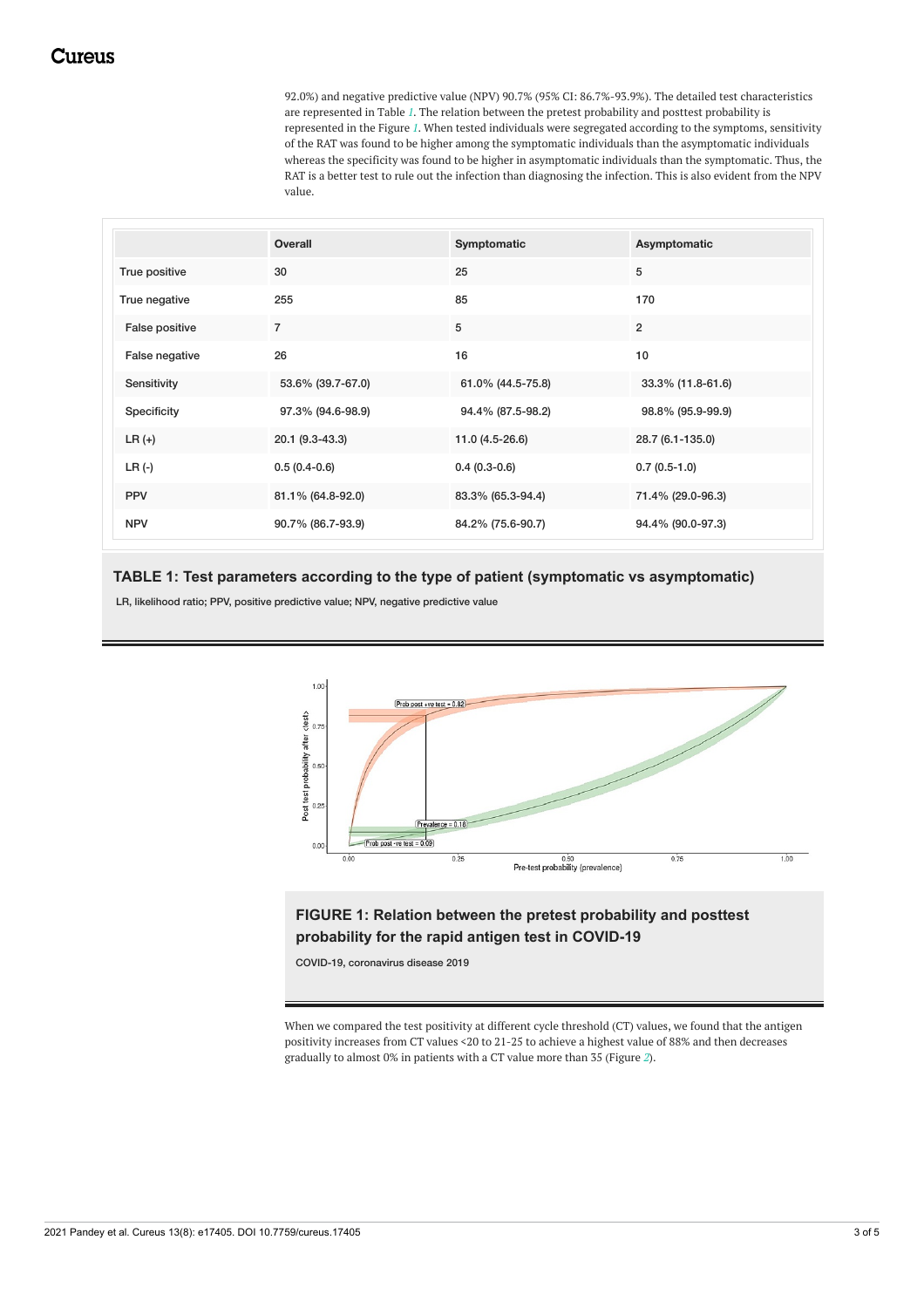<span id="page-3-0"></span>

# **FIGURE 2: True positive rate of the rapid diagnostic test at different cycle threshold values**

# **Discussion**

This study was a hospital-based study of the analysis of test characteristics of the rapid antigen test kit (STANDARD Q) when compared with the RT-qPCR (gold standard). The sensitivity of STANDARD Q was found to be 53.6% and specificity was found to be 97.3% with the PPV of 81.1% and NPV of 90.7%. Among symptomatic individuals, the sensitivity was found to be 61.0% and specificity was found to be 94.4% whereas among asymptomatic individuals, it was 33.3% and 98.8%, respectively.

Many studies conducted in India and abroad found the sensitivity and specificity to be higher as compared to the current study [11-15]. The reported sensitivity varied from as high as 93.9% to as low as 70.0% and the specificity varied from as high as 100% to as low as 92.0%. The severity of infection or antigen load may also be a critically determining factor. In the current study population, only 38.6% were symptomatic. When we classified the RT-qPCR results according to the CT values, we found the CT values ranged from 18 to 39. Only 5 cases (8.9%) reported to have CT values ≤20. Around 37.5% of the RT-qPCR-positive individuals had the CT values ≥30. When we compared the test positivity rate of RT-qPCR at various cutoffs of CT values, we found the test positivity to rapidly decline after the CT value of 25.1 to 30.0 from 88.2% to 61.5% (Figure *[2](#page-3-0)*). The test positivity further declined to 0% when the CT value was more than 35.0. This indicates the infection was low grade that might have resulted in the low sensitivity of the test results. A similar pattern was observed in the study conducted by Gupta et al. in New Delhi [15]. This indicates the antigen test is not a reliable in low-viral-load cases many of which are asymptomatic. Thus, rapid antigen test kits can be used as a screening test to rule out the infection but has lower significance when used in contacts who are asymptomatic. At the same time, in individuals with a high viral load, the sensitivity reaches as high as 88%. Thus, it can be used to screen the individuals with a high viral load (more likely to be symptomatic), thus preventing the spread of the disease in the community. The low sensitivity and specificity may be attributed to the low prevalence in the current study population as compared to the other studies. Although there is a wide variability in the sensitivity and specificity of the RDT, the kits are suitable for point-of-care testing and thus can have wide applicability in pandemic control [15].

The likelihood ratio was found to be around 20, which indicates there is a 20-fold increase in the likelihood of being COVID positive after RDT positivity. The posttest positivity increases from a pretest value of 18% to 82%, which shows that 82% times a person who is RDT positive is likely to be COVID positive, and 9% times, the RDT-negative patients may be COVID positive. Thus, highly susceptible cases like symptomatic contacts and cases from high-prevalence areas like hospital settings can be used to diagnose the cases that can be further confirmed by the RT-qPCR.

The study is strengthened by the fact that this is one of the few studies conducted in India that reported the test characteristics of the RDT kit for COVID-19. The study is limited by the fact that sample size has not been calculated for the study.

# **Conclusions**

The rapid antigen test is an important tool for controlling the ongoing COVID-19 pandemic and early detection of cases, particularly in special situations. It was seen in this study that the rapid antigen test performed well in the patients with a low CT value, i.e., a high viral load. Thus, all such cases if diagnosed early can help in breaking the chain of transmission. There is further need to assess the performance of